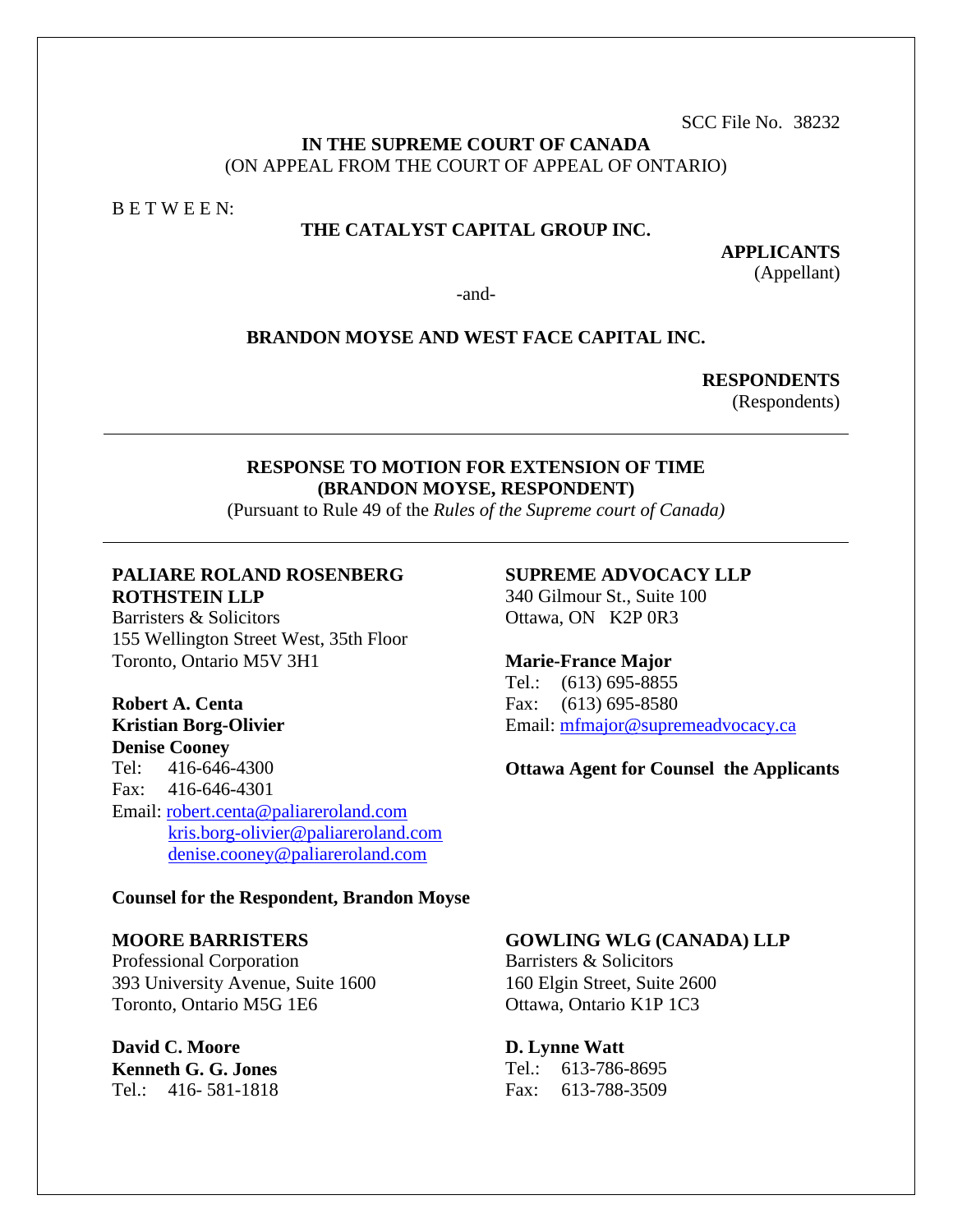Fax: 416-581-1279 Email: [david@moorebarristers.ca](mailto:david@moorebarristers.ca) [kenjones@moorebarristers.ca](mailto:kenjones@moorebarristers.ca)

**Counsel for the Applicant The Catalyst Capital Group Inc.**

**DAVIES WARD PHILLIPS & VINEBERG LLP** Barristers and Solicitors

155 Wellington Street West 37th Floor Toronto ONM5V 3J7

### **Matthew Milne-Smith Andrew Carlson**

Tel: 416-863-0900 Fax: 416-863-0871 Email: [mmilne-smith@dwpv.com](mailto:mmilne-smith@dwpv.com) [acarlson@dwpv.com](mailto:acarlson@dwpv.com)

**Counsel for the Respondent, West Face Capital Inc.**

Email: [lynne.watt@gowlingwlg.com](mailto:lynne.watt@gowlingwlg.com)

**Agents for the Applicant The Catalyst Capital Group Inc.**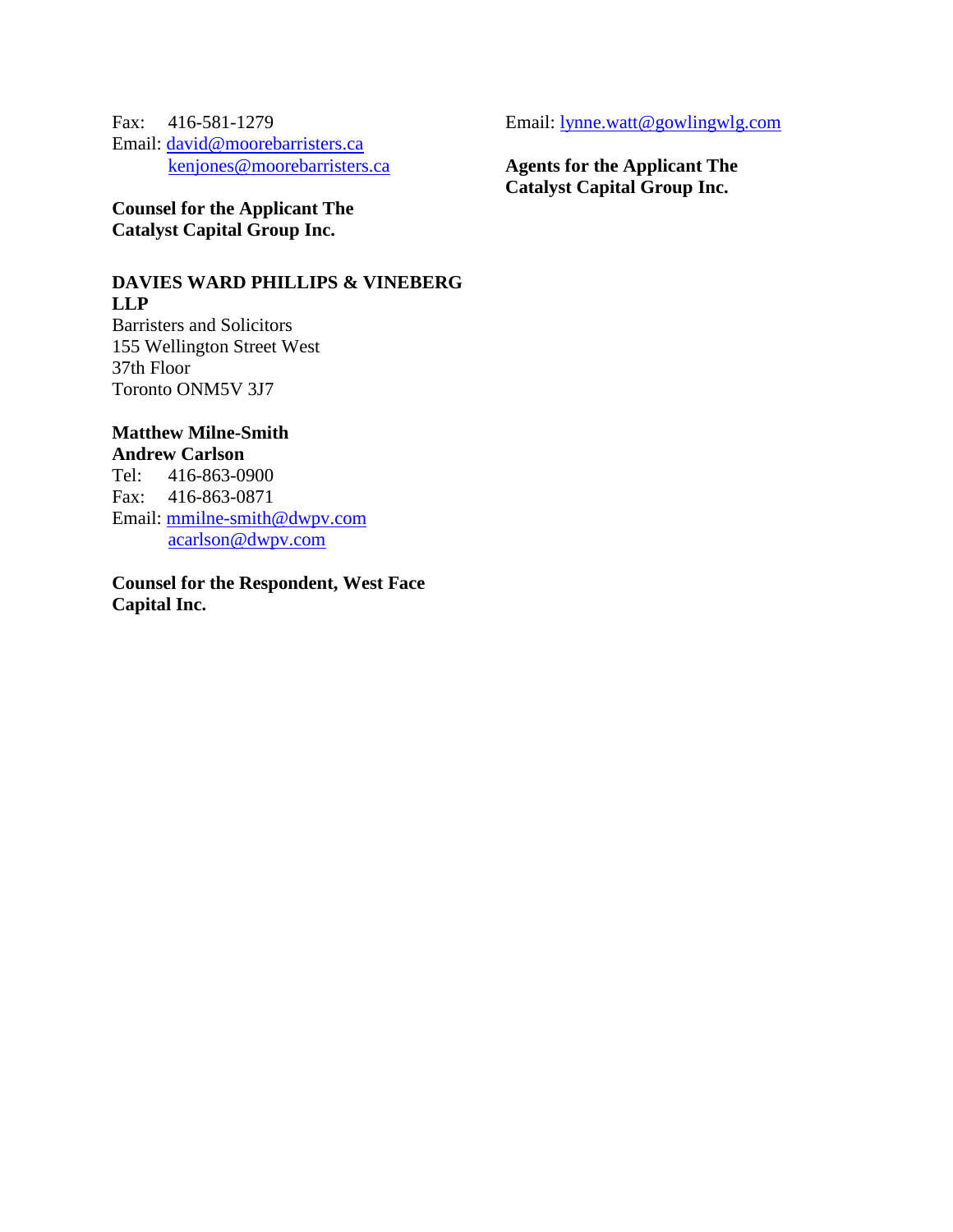# **TABLE OF CONTENTS**

| <b>Tab</b> | Page |
|------------|------|
|            |      |
|            |      |
|            |      |
|            |      |
|            |      |

# $P_2$  $\sigma$ e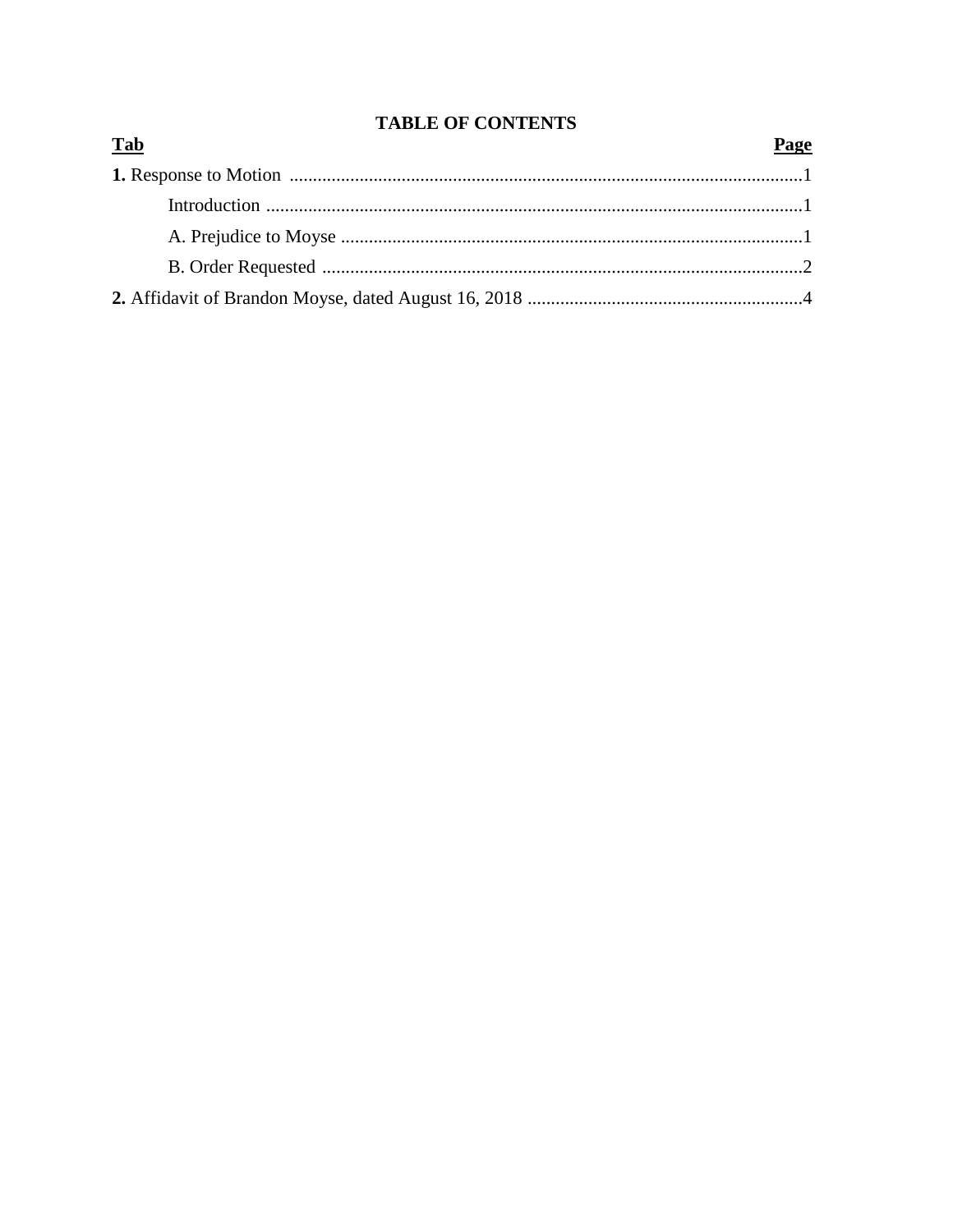### **RESPONSE TO MOTION FOR EXTENSION OF TIME**

### **INTRODUCTION**

1. The respondent Brandon Moyse ("Moyse") submits this memorandum of argument in opposition to the motion of The Catalyst Capital Group Inc. ("Catalyst") for an extension of time to seek leave to appeal to this Honourable Court from a judgment of the Court of Appeal for Ontario.

2. Moyse agrees with and adopts the submissions of West Face Capital Inc. ("West Face") in its memorandum of argument filed in opposition to Catalyst's motion, and respectfully requests that the Court decide Catalyst's motion immediately.

### *A. PREJUDICE TO MOYSE*

 $\overline{\phantom{a}}$ 

3. In addition to the arguments proffered by West Face, Moyse emphasizes that he has suffered, and will continue to suffer, prejudice as a consequence of Catalyst's lengthy, unjustified delay in seeking leave.

4. This litigation has been a source of significant stress and hardship for Moyse. Such stress has been compounded by numerous delays caused by the failure of Catalyst to meet various filing deadlines and by Catalyst obtaining lengthy adjournments of scheduled hearing dates for its own purposes. In addition to the obvious stress which comes from being a defendant in this sort of high-profile action, Moyse was required to be off work for over a year, without any certainty as to when he could resume his career, and was the subject of prolonged contempt proceedings initiated by Catalyst, in which Catalyst sought to have him imprisoned.<sup>[1](#page-3-0)</sup>

5. Even the hearing of Catalyst's appeal before the Court of Appeal was significantly delayed as a consequence of Catalyst's conduct, which included obtaining an adjournment for the purposes of considering whether or not to pursue a fresh evidence motion arising out of a sting operation conducted on both the trial judge and Moyse. The appeal finally proceeded on

<span id="page-3-0"></span><sup>&</sup>lt;sup>1</sup> Affidavit of Brandon Moyse, Affirmed August 16, 2018 ["Moyse Affidavit"], paras. 8-9.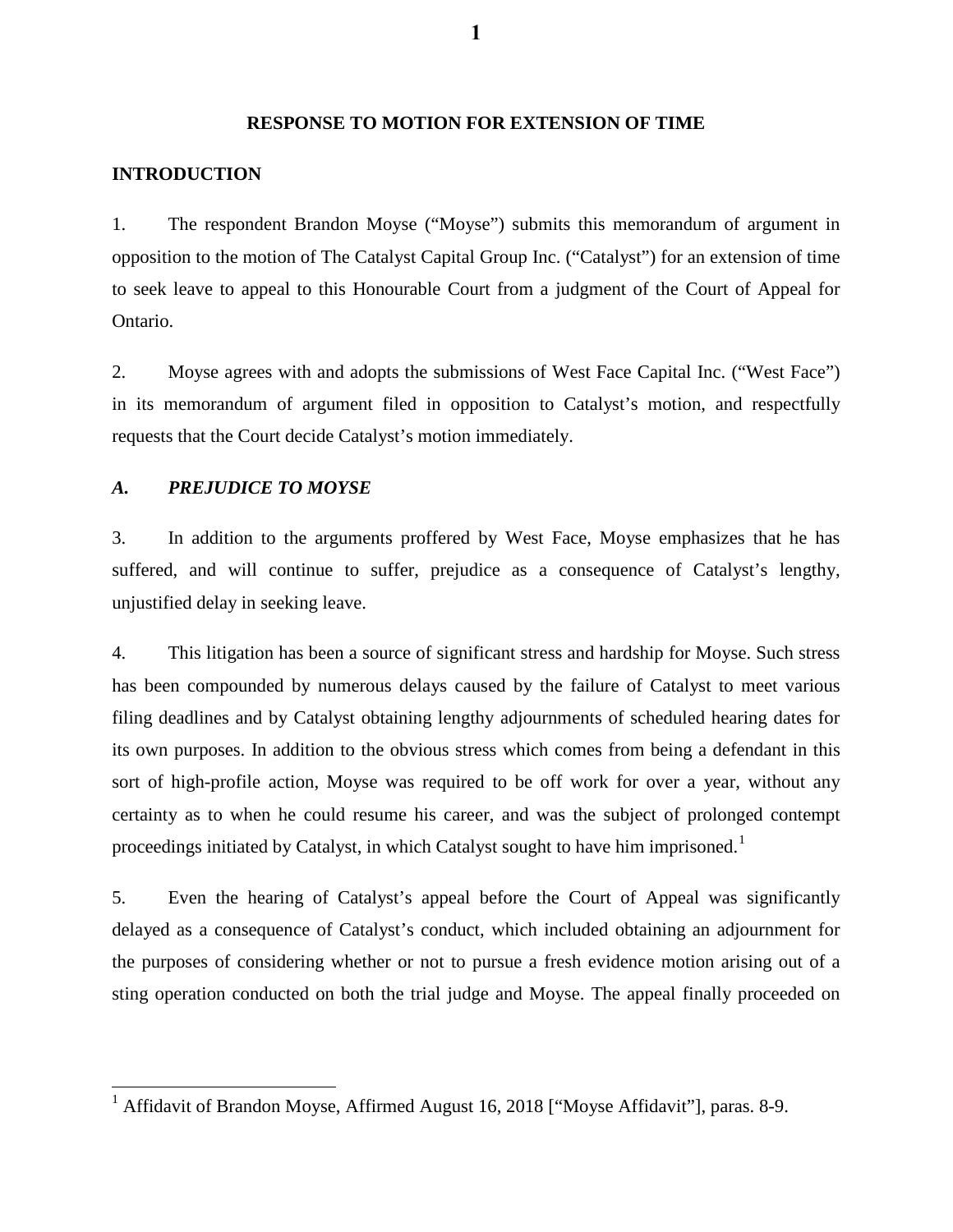February [2](#page-4-0)0 and 21, 2018, approximately 17 months after Catalyst filed its Notice of Appeal.<sup>2</sup>

6. When the Court of Appeal dismissed Catalyst's appeal without even calling on counsel for the respondents, and when Catalyst's deadline for seeking leave to appeal that judgment came and went, Moyse reasonably believed that the "black cloud" that had hovered over him for four years had finally lifted, and he would be permitted to move on with his life at last.<sup>[3](#page-4-1)</sup>

7. Among other things, "moving on with his life" entailed seeking to become registered with the Ontario Securities Commission as an Advising Representative, which would allow him to take on more significant responsibilities and advance his career. Because the application for registration as an Advising Representative includes a question pertaining to outstanding civil actions, Moyse has now had to hold off on applying until this litigation is finally resolved, to the further detriment of his career advancement.<sup>[4](#page-4-2)</sup>

8. There can be no doubt that Catalyst's unexplained and unjustified delay of more than fifteen weeks to seek leave has had a significant prejudicial effect on Moyse, affecting him from both a personal and professional perspective.

9. In order to mitigate the unfairness and prejudice to Moyse, and for the reasons set out in West Face's memorandum, Catalyst's motion should be disposed of at the earliest opportunity rather than upon adjudication of the application for leave to appeal, particularly in light of the extent of the delay, the lack of diligence on the part of Catalyst and its counsel, and the lack of merit in Catalyst's leave application.

### *B. ORDER REQUESTED*

10. Moyse respectfully requests an order dismissing Catalyst's motion to extend time to file its application for leave to appeal, with costs.

 $\overline{\phantom{a}}$ 

<span id="page-4-0"></span> $<sup>2</sup>$  Moyse Affidavit, para. 11.</sup>

<span id="page-4-1"></span><sup>&</sup>lt;sup>3</sup> Moyse Affidavit, para. 14.

<span id="page-4-2"></span><sup>&</sup>lt;sup>4</sup> Moyse Affidavit, paras. 16-20.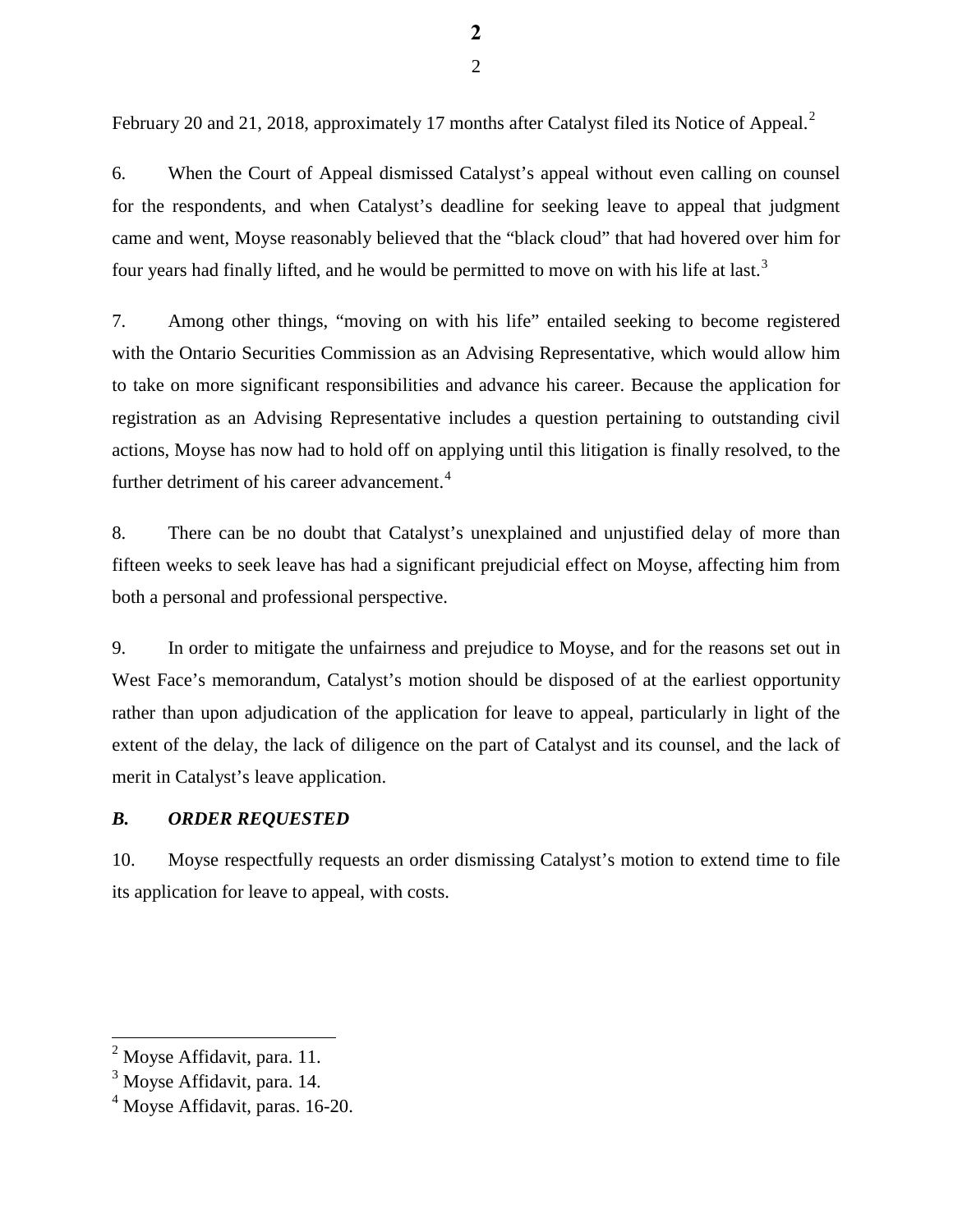# ALL OF WHICH IS RESPECTFULLY SUBMITTED, this 17<sup>th</sup> day of August 2018.

Robert A. Centa

Kris Borg-Olivier Denise Cooney

**Counsel for the Respondent, Brandon Moyse**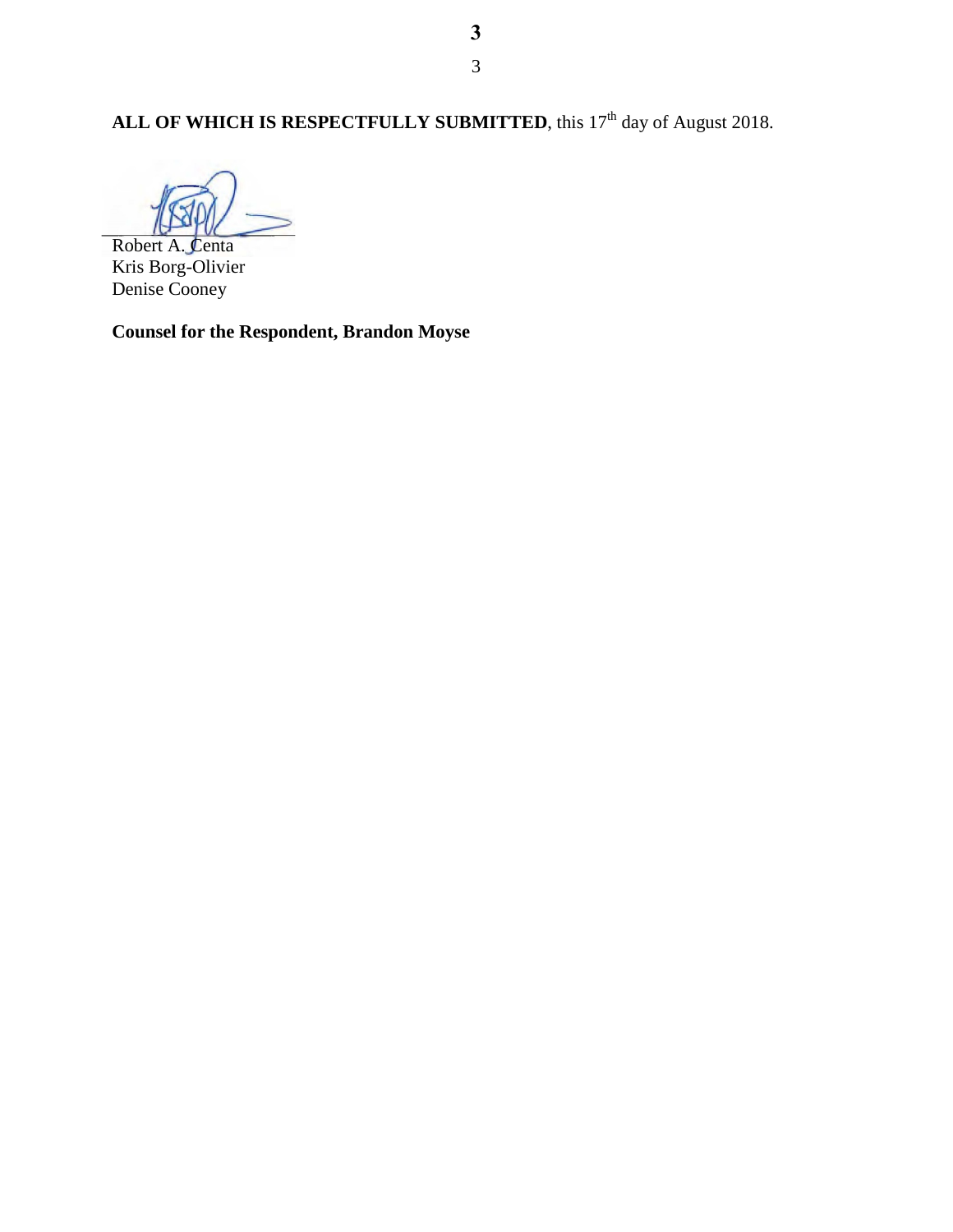SCC File No.

# IN THE SUPREME COURT OF CANADA (ON APPEAL FROM THE COURT OF APPEAL OF ONTARIO)

BETWEEN:

### THE CATALYST CAPITAL GROUP INC.

APPLICANTS (Appellant)

-and--

### BRANDON MOYSE AND WEST FACE CAPITAL INC.

**RESPONDENTS** (Respondents)

# AFFIDAVIT OF BRANDON MOYSE AFFIRMED AUGUST 16, 2018

I, Brandon Moyse, of the City of Toronto, SOLEMNLY AFFIRM AS FOLLOWS:

1. I am one of the Respondents in this proceeding, and, as such, have knowledge of the matters contained in this affidavit.

2. I am submitting this affidavit in response to the motion of The Catalyst Capital Group Inc. ("Catalyst") to extend the time limit for filing its application for leave to appeal to the Supreme Court of Canada from the Order of the Court of Appeal for Ontario dated February 21, 2018 (the "Appeal Judgment"), in which the Court of Appeal dismissed Catalyst's appeal of the trial judgment of Justice Newbould dated August 18, 2016 (the "Trial Judgment").

3. Catalyst never sought my consent to an extension of time for filing its application. If it had, I would not have provided my consent.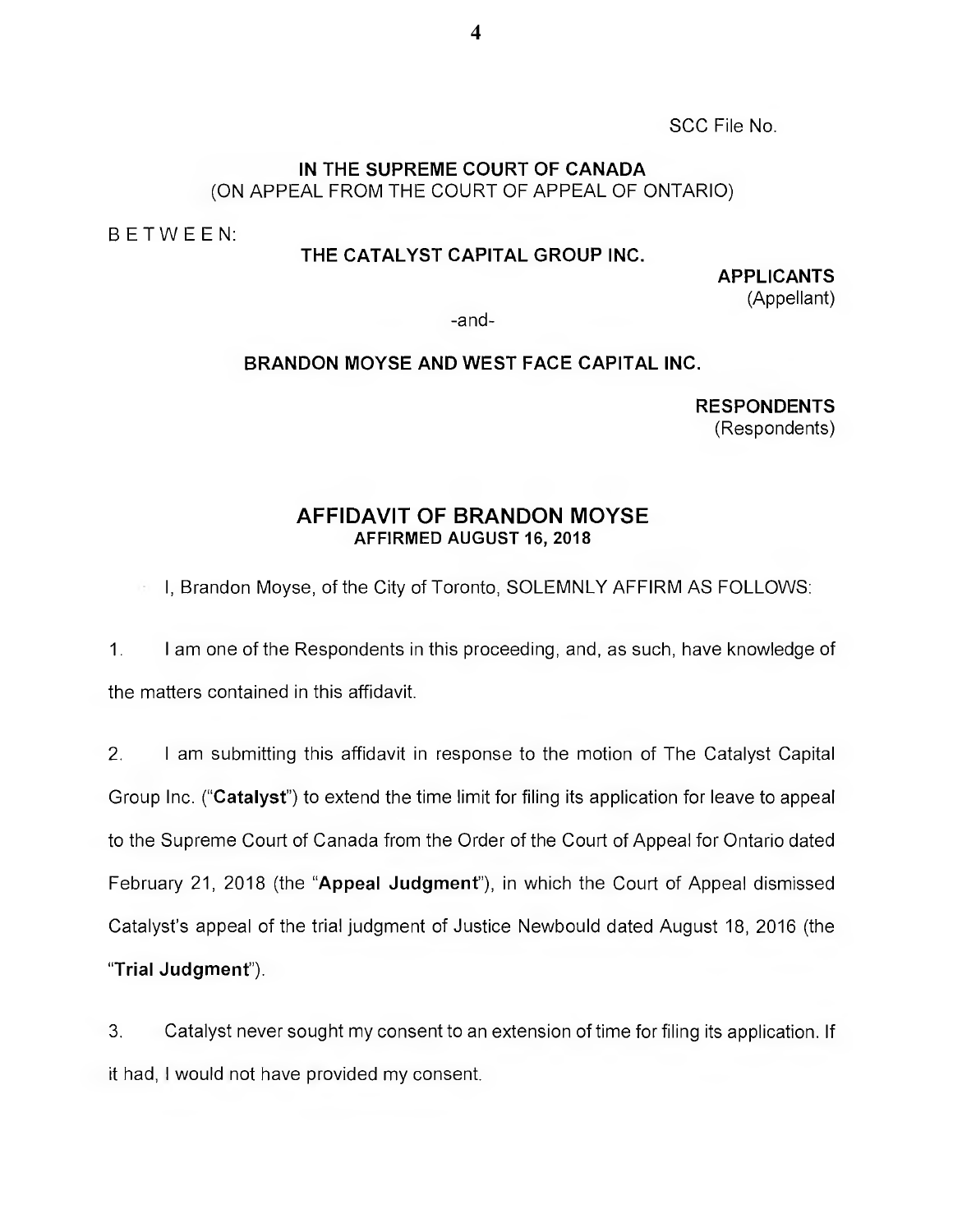4. I am currently 30 years of age. I was born and raised in Montreal, Quebec, and earned a Bachelor of Arts in Mathematics from the University of Pennsylvania. I currently live in Toronto with my wife.

5. I was employed by Catalyst from November 2012 to May 2014. Prior to working for Catalyst, I was employed at Credit Suisse in New York and RBC Capital Markets in Toronto as a junior banker on their respective Debt Capital Markets desks.

6. After I resigned from my employment at Catalyst in May 2014, I worked briefly at West Face Capital Inc. ("West Face") for three weeks in June and July 2014. As a result of this litigation, in which Catalyst alleged, among other things, that I passed on certain of Catalyst's confidential information to West Face, I was off work at West Face from July 16, 2014, until I resigned on August 31, 2015.

7. I had significant difficulties securing a new job, as this litigation is well known in the Toronto investment community and many of the firms I interviewed with expressed concerns that Catalyst would commence further litigation against them. I eventually secured a position in December 2015 as an investment analyst at Stornoway Portfolio Management Inc. in Toronto, where I continue to be employed.

8. This litigation has been a source of significant stress and hardship for me on a personal level and this stress has been compounded by the many delays caused by the failure of Catalyst to meet various filing deadlines or its decisions to seek lengthy adjournments of scheduled hearing dates for its own purposes. These delays are described in the affidavit of Andrew Carlson, which is filed on behalf of West Face.

-2- **5**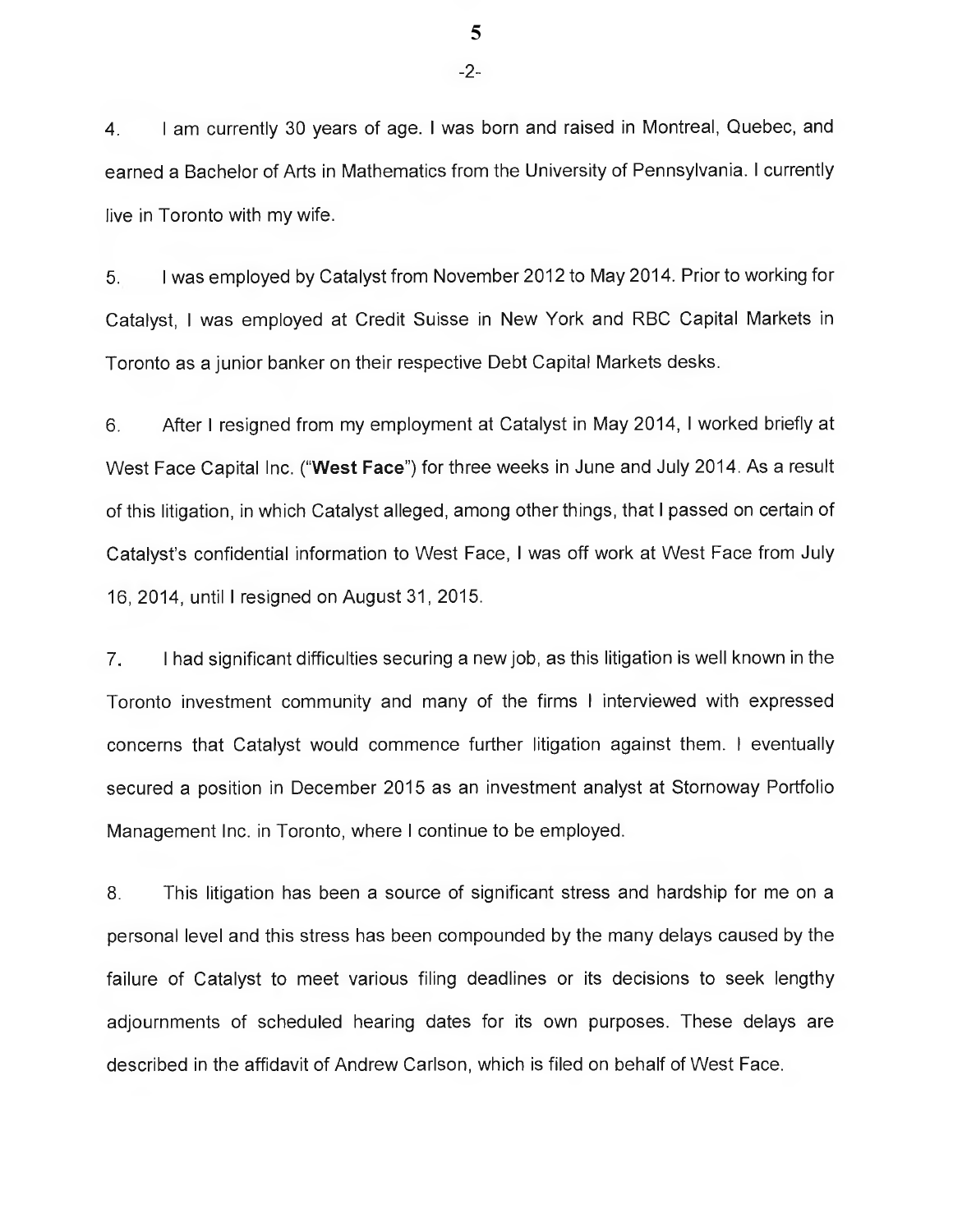9. It was incredibly stressful for me and my wife (then my fiancée) for me to be off work for over a year, without any certainty as to when I could resume my career. It was equally stressful for me to be the defendant in an action in which Catalyst claimed general and punitive damages against me. Even more difficult was the almost year-long period due to delays caused by Catalyst — during which Catalyst pursued prolonged contempt proceedings against me, in which it sought to have me imprisoned.

10. It was gratifying to have the contempt motion against me dismissed and, subsequently, to have all the claims against me and West Face dismissed in their entirety. I was not surprised that Catalyst appealed the Trial Judgment, but at least the end of this ordeal appeared to be in sight.

11. As described in the affidavit of Andrew Carlson, Catalyst's conduct (including obtaining an adjournment from the Court of Appeal for the purposes of considering whether or not to pursue a fresh evidence motion arising out of a sting operation conducted on both the trial judge and me) resulted in a significant delay in the hearing of its appeal. The appeal finally proceeded on February 20 and 21, 2018, approximately 17 months after Catalyst filed its Notice of Appeal.

12. I was in court when the Court of Appeal dismissed Catalyst's appeal without calling on my or West Face's counsel to respond to the appeal on the merits.

13. My counsel advised me that Catalyst would have until April 23, 2018 to seek leave to appeal to the Supreme Court of Canada.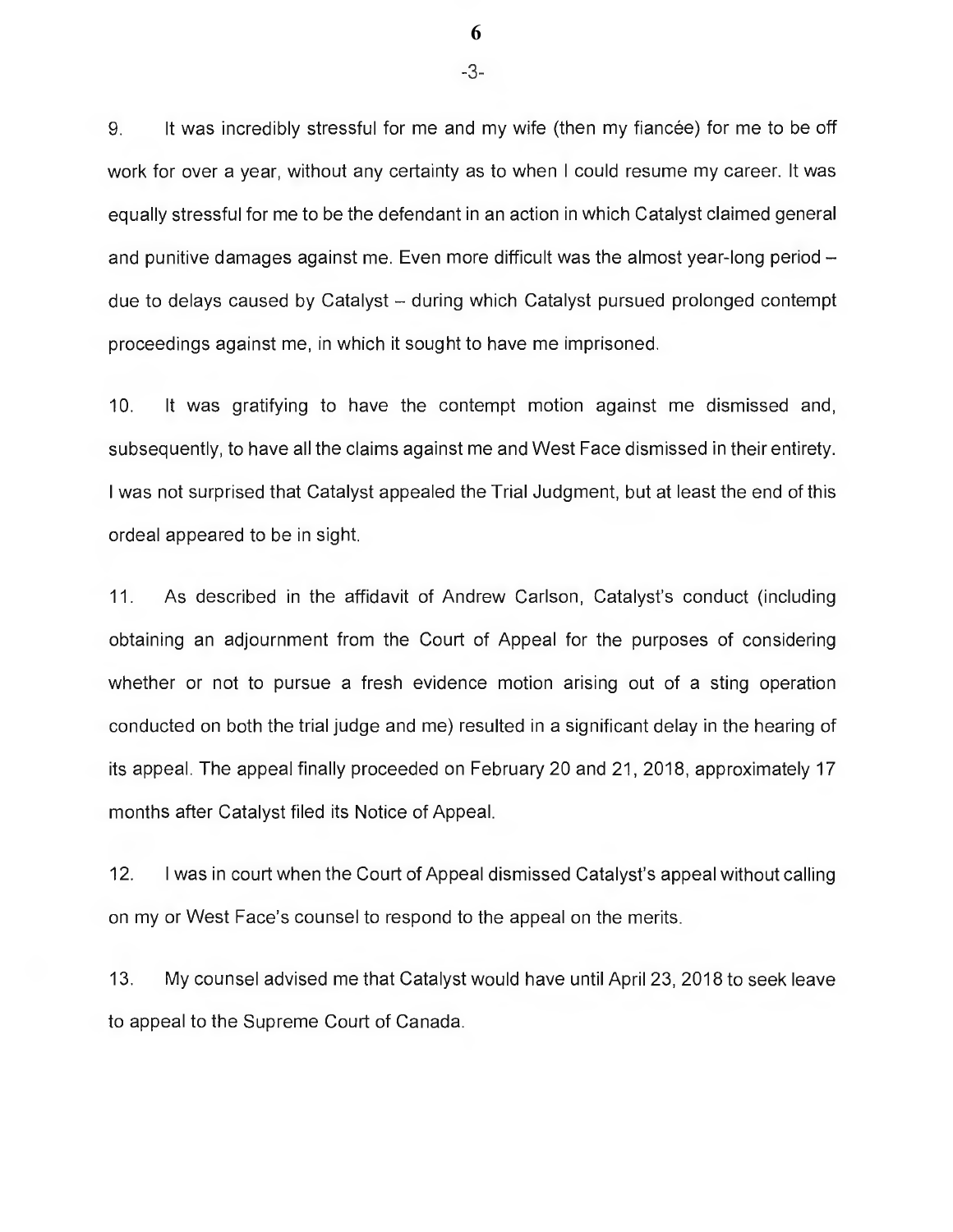14. When the April 23, 2018 deadline came and went, it felt as if this litigation was well and truly at an end, and the black cloud that had hovered over me for four years had lifted at last. l was devastated to learn that Catalyst is now moving for an extension of time to seek leave to appeal the Appeal Judgment, more than four months after its deadline for doing so.

15. Besides creating renewed stress for me and my wife, Catalyst's decision to seek leave to appeal months after the deadline has also had a prejudicial impact on my career in the financial industry.

16. l have been seeking to become registered with the Ontario Securities Commission as an Advising Representative, which would essentially allow me to be a portfolio manager and engage in "registerable activities" such as initiating trades and interfacing with clients. Becoming registered would be helpful to my career development as it would allow me to take on more and more significant responsibilities.

17. On July 30, 2018, l completed the proficiency requirements for registration. l was preparing my application when l was advised by my counsel that Catalyst had in fact decided to seek leave to appeal to the Supreme Court of Canada.

18. l must now hold off on seeking registration in part because the application requires me to answer the following question:

> Are there currently any outstanding civil actions alleging fraud, theft, deceit, misrepresentation or similar misconduct against you or a firm where you are or were a partner, director, officer or major shareholder?

-4- **7**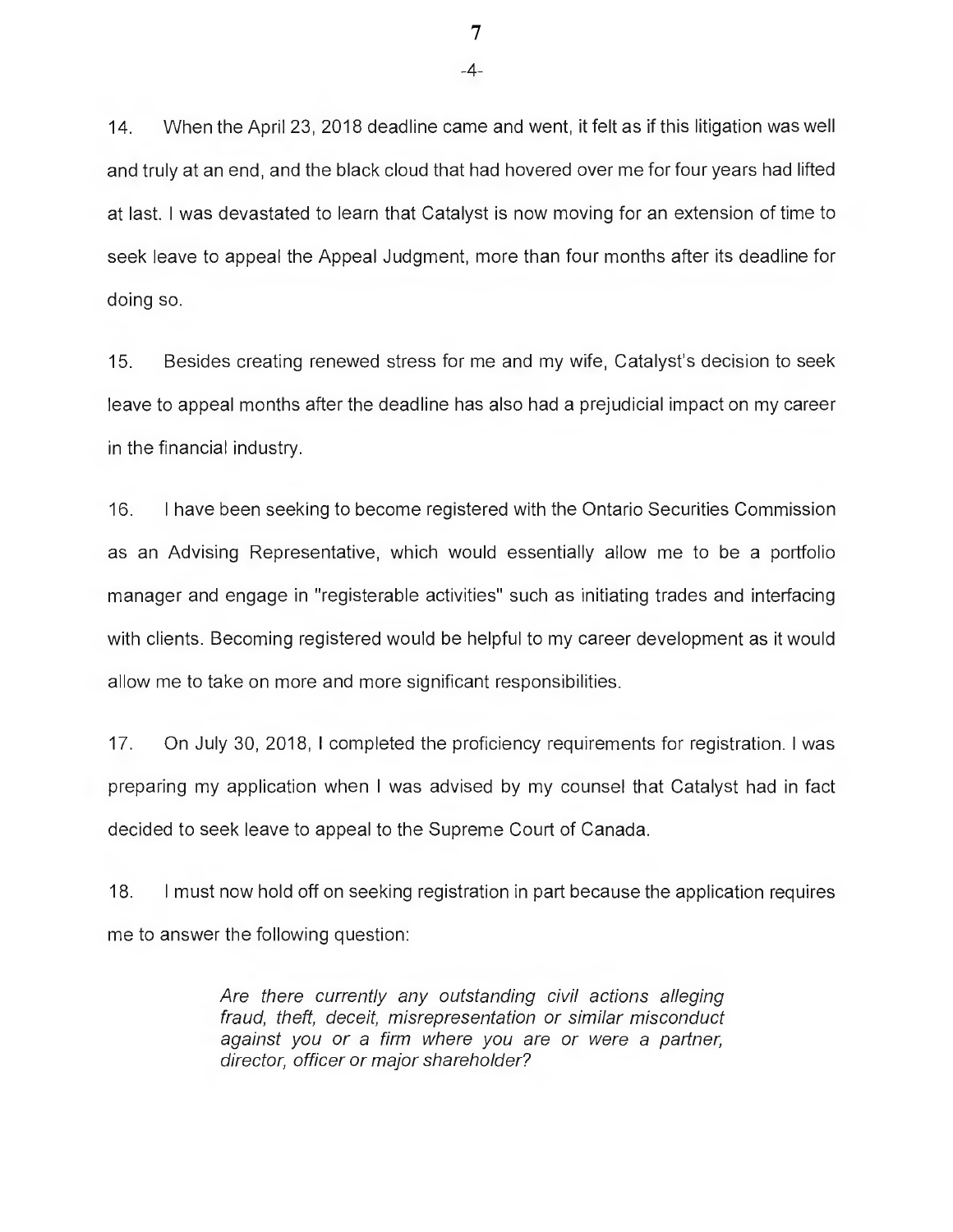19. Until this litigation is finally resolved, I would have no choice but to answer "yes" to this question, which l expect would result in lengthy delays in the processing of, if not outright rejection of, my application.

20. I have both the requisite proficiency and necessary experience to become registered, so the only remaining step in the process is the formal application. l must now hold off on submitting my application, to the further detriment of my career advancement.

21. I am hopeful that Catalyst's motion for an extension of time will be rejected, thus allowing me to put this matter behind me at last.

AFFIRMED BEFORE ME at the City of Toronto, in the Province of Ontario on August 16, 2018

Commissioner for Taking Affidavits **Brandon Moyse** (or as may be)